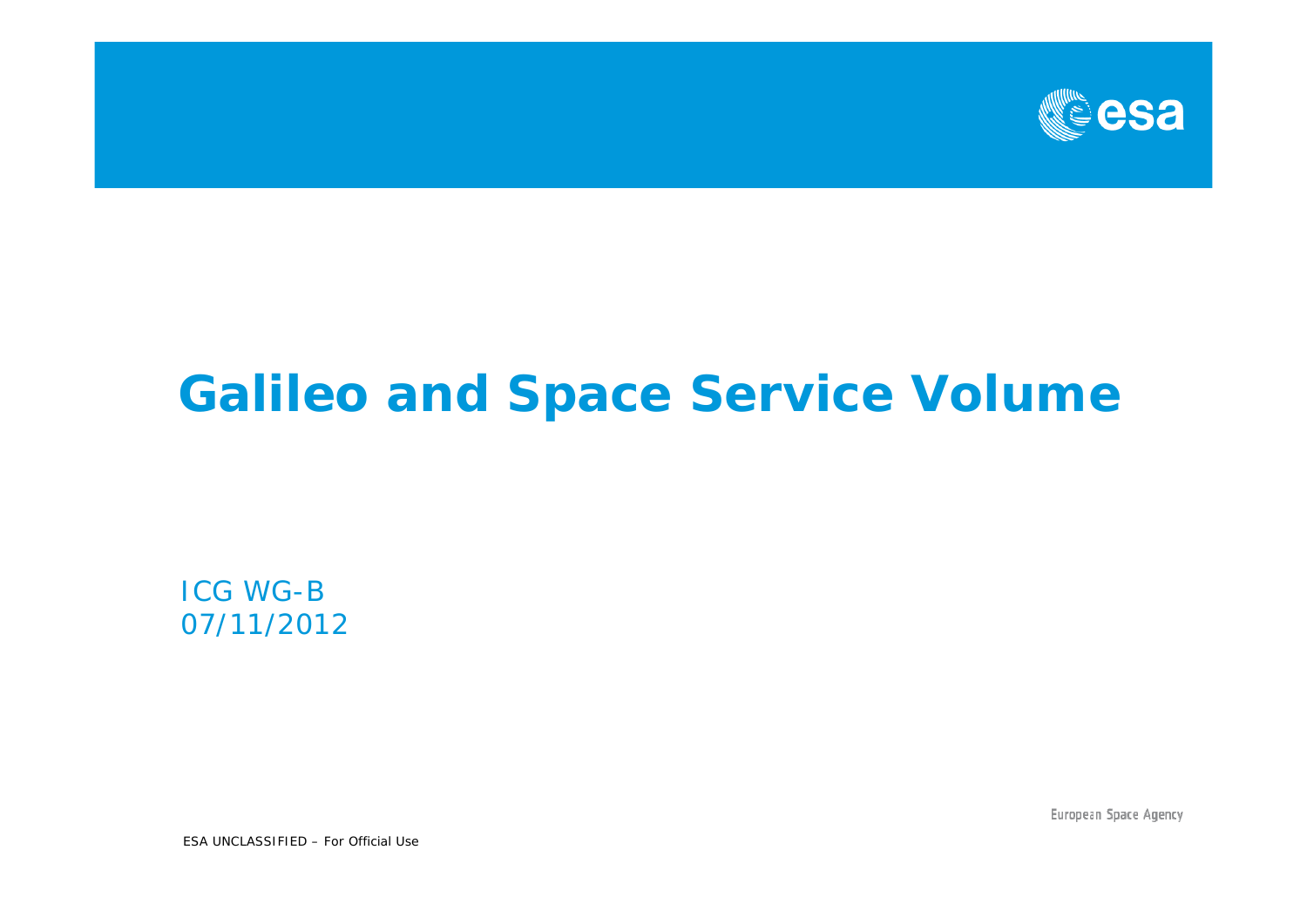### **Relevance of Space Service Volume**



- • Relevance and added value of a Space Service Volume (SSV) is well noted
- • Already today a large number of ESA and EU Member State space missions have GNSS space receivers embarked

| <b>Application</b>                                    |                                | <b>Mission Examples</b>                                                      | Orbit                        |
|-------------------------------------------------------|--------------------------------|------------------------------------------------------------------------------|------------------------------|
| <b>Absolute</b><br><b>Navigation</b><br>(Platform Rx) | <b>LEO Orbit</b>               | PLEIADES, DMC, Earth Observation, GlobalStar,<br>Proba-2, Demeter, EarthCare | <b>LEO</b>                   |
|                                                       | <b>GEO/GTO/HEO Orbit</b>       | STENTOR, SkyLAN, IntelSat, GMP, SmallGEO, MTG,<br><b>STE-QUEST</b>           | <b>GEO/HEO</b>               |
|                                                       | <b>Precise LEO Nav</b>         | <b>SWARM, GMES Sentinels</b>                                                 | <b>LEO</b>                   |
|                                                       | Re-entry                       | ARD, Pre-X                                                                   | LEO to<br>ground             |
|                                                       | Launcher                       | Evolutions: ARIANE V, VEGA                                                   | Ground to<br><b>GTO</b>      |
| <b>Relative</b><br><b>Navigation</b><br>(Platform Rx) | <b>Rendezvous</b>              | <b>ATV</b>                                                                   | <b>LEO</b>                   |
|                                                       | FF                             | GRACE, PRISMA, Proba-3, MMS, TerraSAR-X, FF Xeus,<br>Premier, NGGM           | <b>LEO/HEO</b><br><b>GEO</b> |
| <b>EO/Scientific</b><br><b>Instruments</b>            | <b>POD</b>                     | GOCE, SWARM, GMES Sentinels, CHAMP, GRACE                                    | <b>LEO</b>                   |
|                                                       | At. Sounding,<br>Reflectometry | MetOp, CHAMP, PARIS, UK-DMC, PostEPS                                         | <b>LEO</b><br><b>HEO</b>     |
| Support to<br>other<br>subsystems                     | <b>Attitude</b>                | PLEIADES, ROCSAT, ALPHABUS                                                   | <b>LEO</b><br><b>GEO</b>     |
|                                                       | Timing                         | GEO telecom, GlobalStar, Iridum, MTG                                         | <b>LEO</b><br><b>GEO</b>     |

#### **GNSS spacecraft navigation applications and missions**

Galileo SSV | ICG WG-B | 07/11/2012 | D-NAV | Slide 2

European Space Agency

ESA UNCLASSIFIED – For Official Use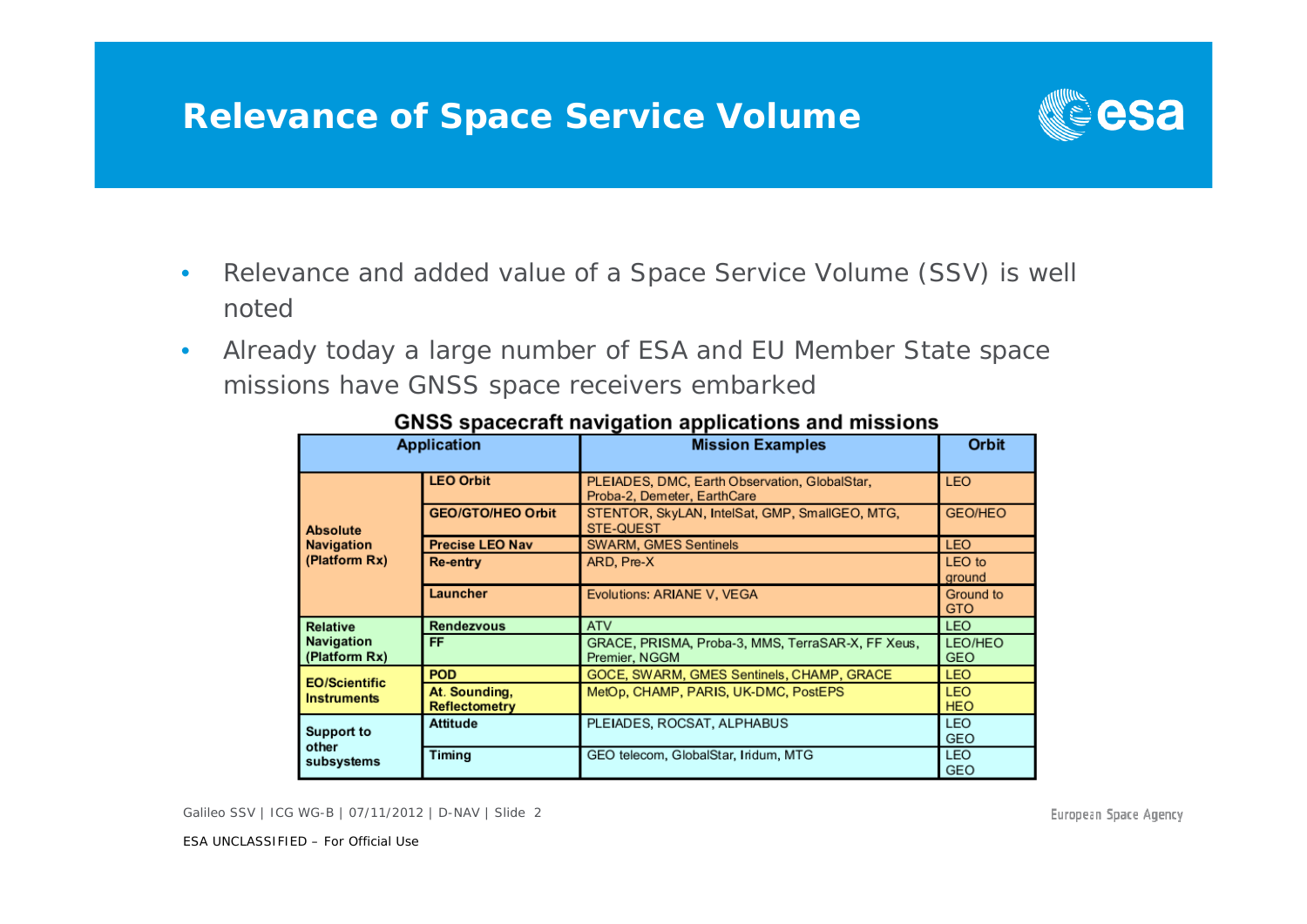### **Relevance of Space Service Volume**



| <b>Missions</b>  | N              | Application         |                          | <b>Orbit</b> | Launch               |
|------------------|----------------|---------------------|--------------------------|--------------|----------------------|
|                  | S/Cs           | P/L                 | GNSS                     |              |                      |
| GOCE             | 1              | Gravity             | POD                      | LEO          | 2009                 |
| Swarm            | 3              | Magnetosphere       | POD                      | <b>LEO</b>   | 2012                 |
| MetOp            | 3              | Atmospheric sounder | Radio Occultation        | LEO          | 2006/<br>12/16       |
| <b>EarthCare</b> | $\mathbf{1}$   |                     | Orbit                    | <b>LEO</b>   | 2013                 |
| <b>BIOMASS</b>   | 1              | SAR                 |                          |              | 2015                 |
| CoRe-H2O         | 1              | <b>SAR</b>          |                          |              |                      |
| Premier          | 1              | Atmospheric sounder | FF with MetOp            | LEO          |                      |
| <b>GMESS1</b>    | $\overline{c}$ | <b>SAR</b>          | Orbit, POD               | <b>LEO</b>   | 2013                 |
| <b>GMESS2</b>    | 2              | Imager              | Orbit                    | LEO          | 2015                 |
| <b>GMES S3</b>   | $\overline{c}$ | Altimetry, Imager   | Orbit, POD               | <b>LEO</b>   | 2014                 |
| <b>GMES S4</b>   | 2              | UV Spectrometry     |                          | LEO          |                      |
| <b>MTG</b>       | $\mathbf{1}$   | IR sounder, Imager  | Orbit, Time              | <b>GEO</b>   | 2018                 |
| NGGM             | 2              | Gravity             | FF                       | LEO          |                      |
| <b>PostEPS</b>   | 1              | Atmospheric sounder | Orbit, Radio Occultation | <b>LEO</b>   |                      |
| <b>STE-QUEST</b> | 1              |                     | Orbit, Time              | <b>HEO</b>   |                      |
| Proba 2          | 1              | Tech Demo           | Orbit                    | <b>LEO</b>   | 2009                 |
| Proba 3          | 2              | FF Demo             | FF                       | HEO          | 2015                 |
| <b>ATV</b>       | 5              | <b>ISS</b> Cargo    | Rendezvous               | LEO          | 2009/11/<br>12/13/14 |
| <b>Small GEO</b> | 1              | Telecom             | Orbit, Time              | <b>GEO</b>   | 2014                 |
| Jason            | 1              | Ocenography         |                          | <b>LEO</b>   | 2013                 |

#### ESA short and medium term missions with on board GNSS receiver

Galileo SSV | ICG WG-B | 07/11/2012 | D-NAV | Slide 3

European Space Agency

ESA UNCLASSIFIED – For Official Use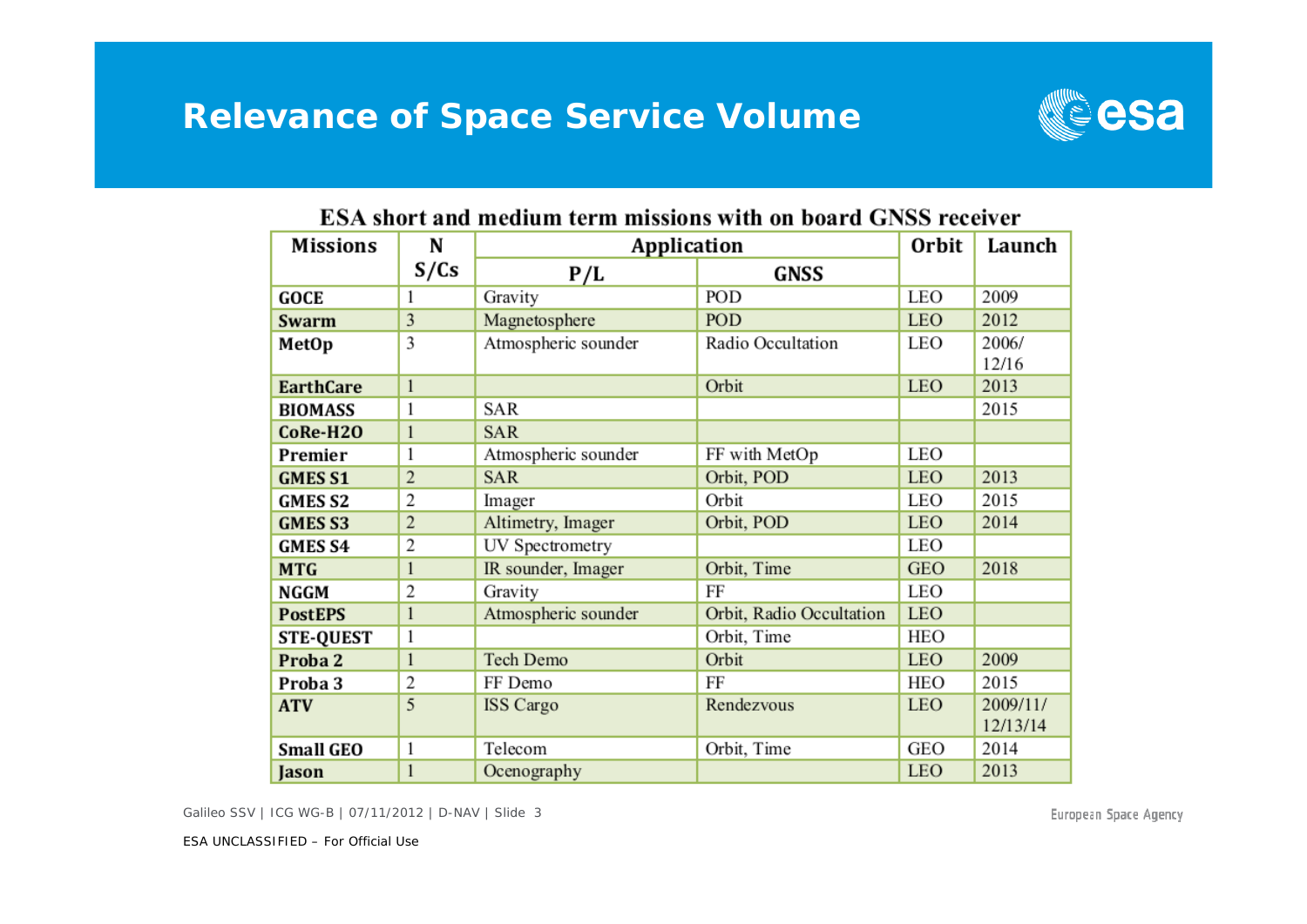## **Galileo 1st Generation and SSV**



- •Mission requirement for Galileo 1<sup>st</sup> generation do not foresee the provision of a SSV
- •Galileo 1<sup>st</sup> generation will provide services up to an altitude of 100000 ft.
- $\bullet$  Signal emissions originating from the secondary lobes of the Galileo S/C L-band antenna may be exploited by space users
- •However
- • No min. signal power level for these secondary lobe emissions can be guaranteed for Galileo 1st generation
- • No guarantee on the SISA for these secondary lobe emissions can be given